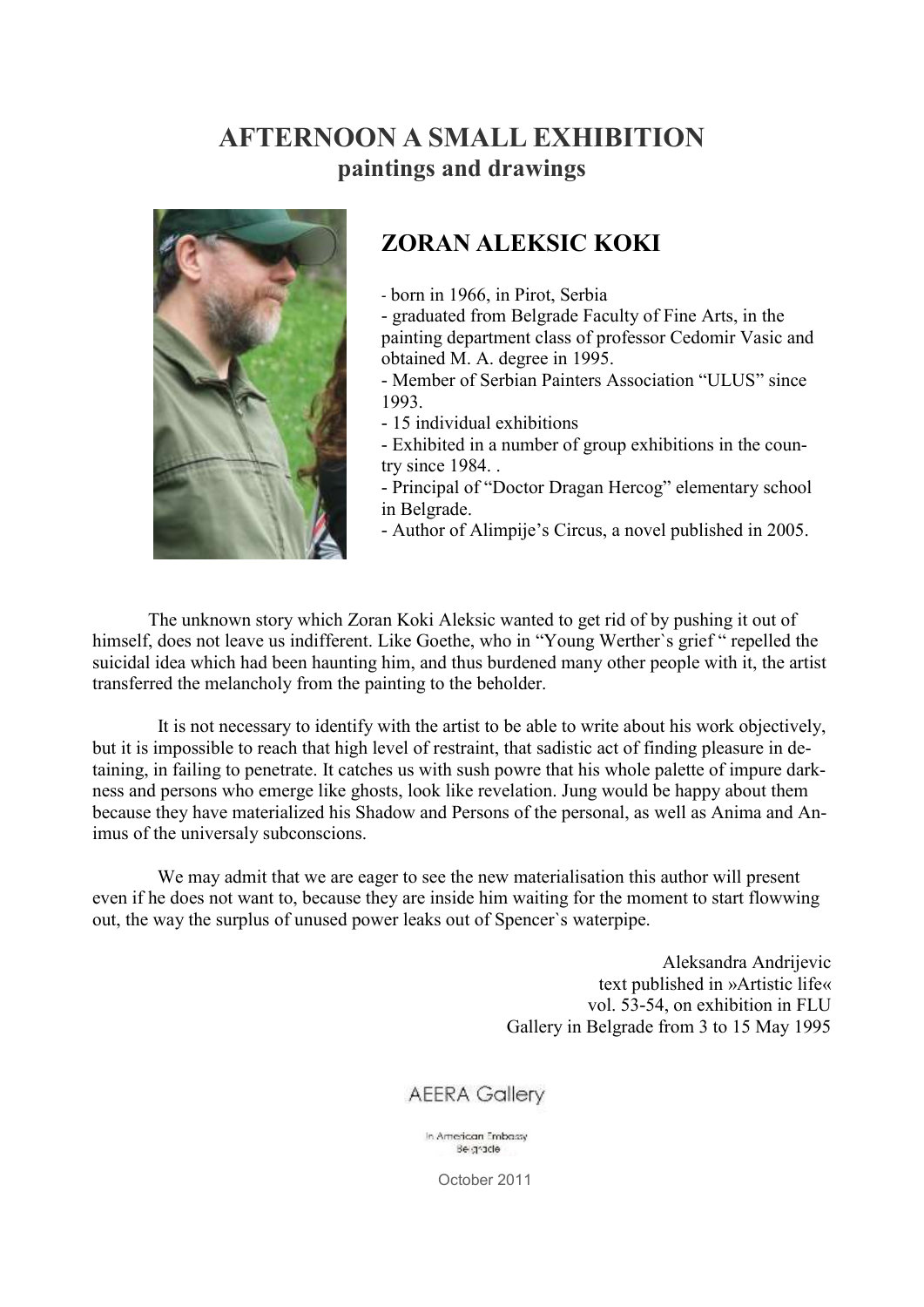



BASARKI KAMIK IN SPRING BASARSKI KAMIK IN WINTER



THE HILLS BRLOG

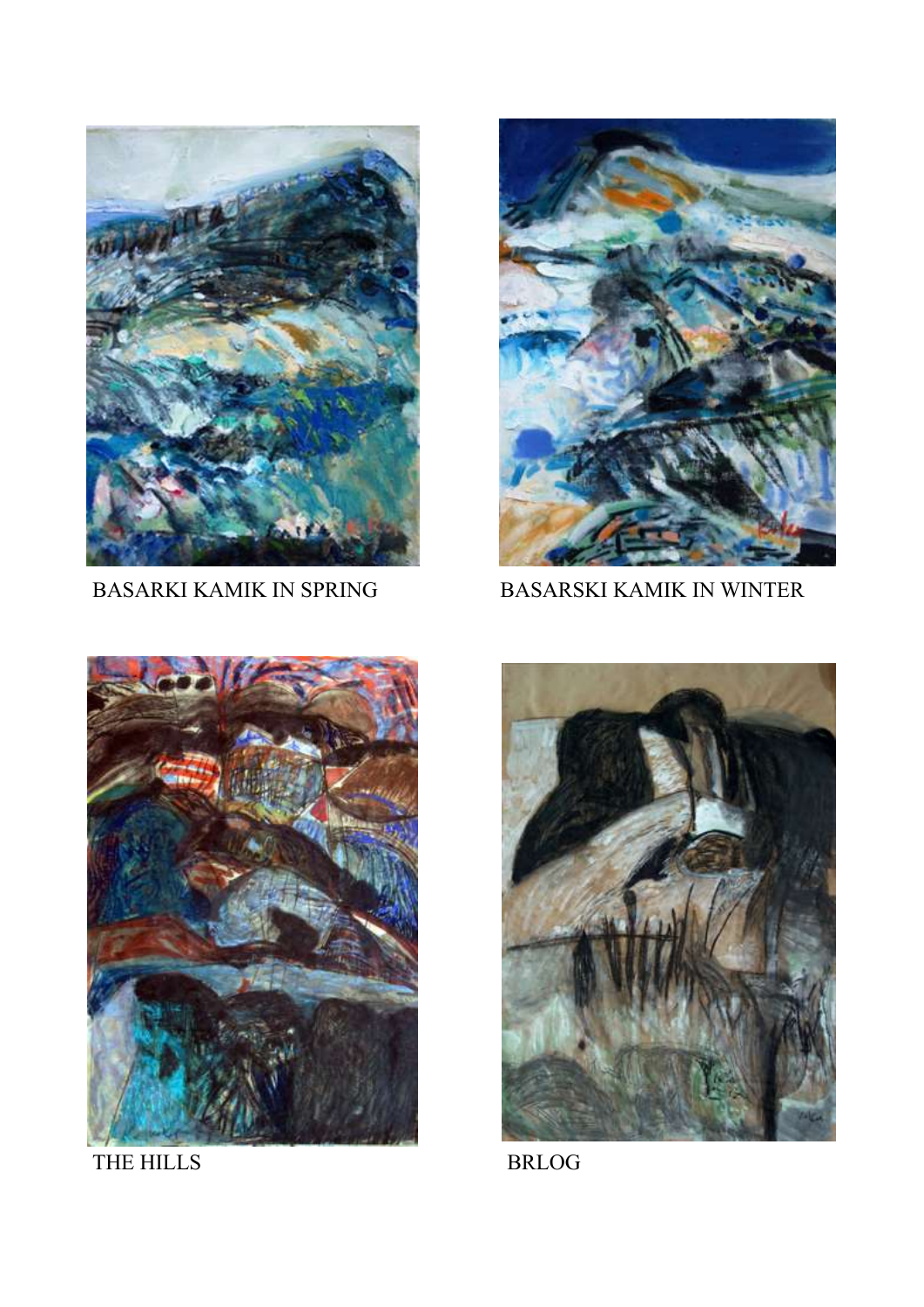

BOAT





OLD MOUNTAIN THE BLACK SUMMIT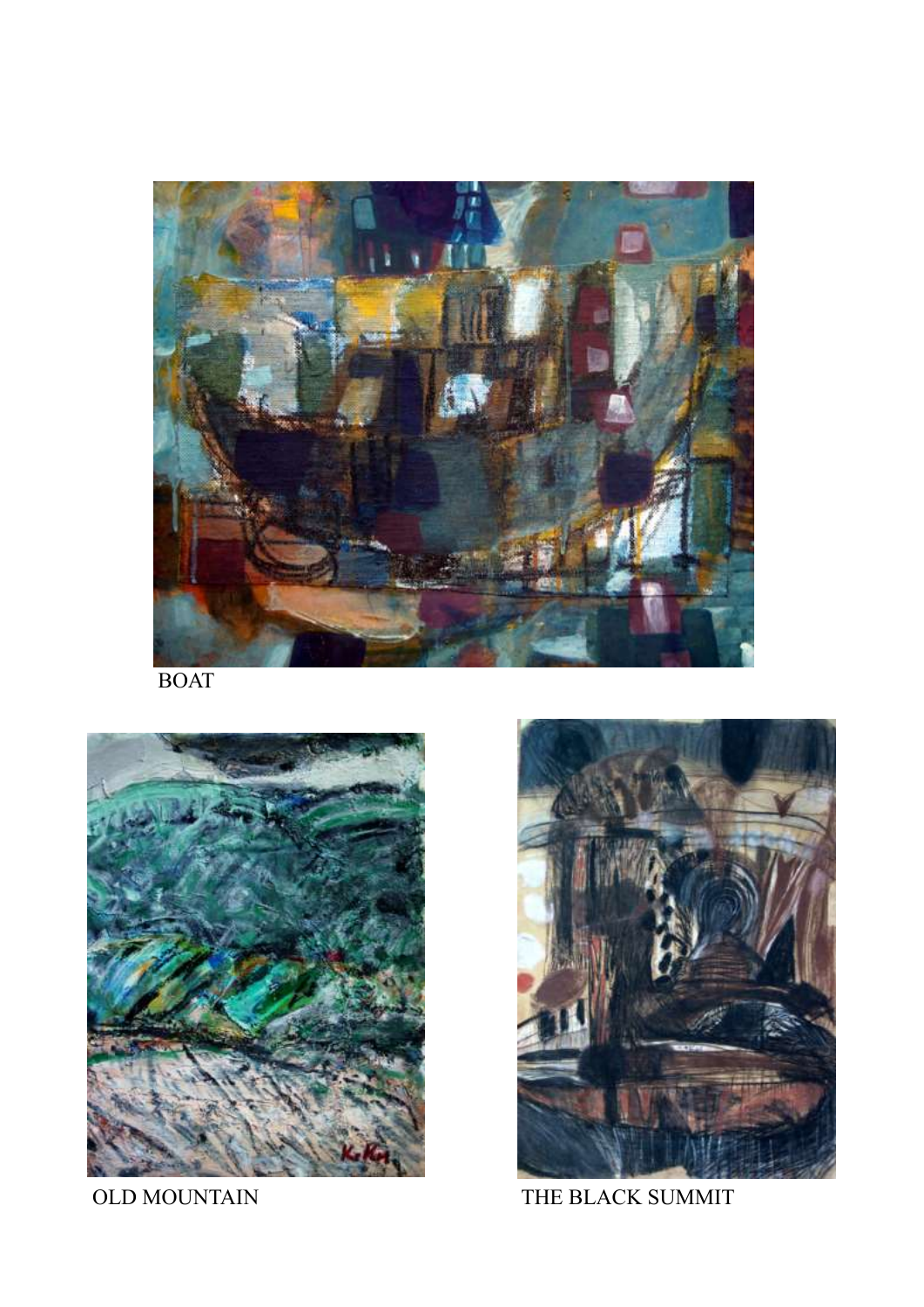

THE PLAY OF DRAGONS



JALOVIK'S SPRING



JELOVICA RIVER



NISAVA RIVER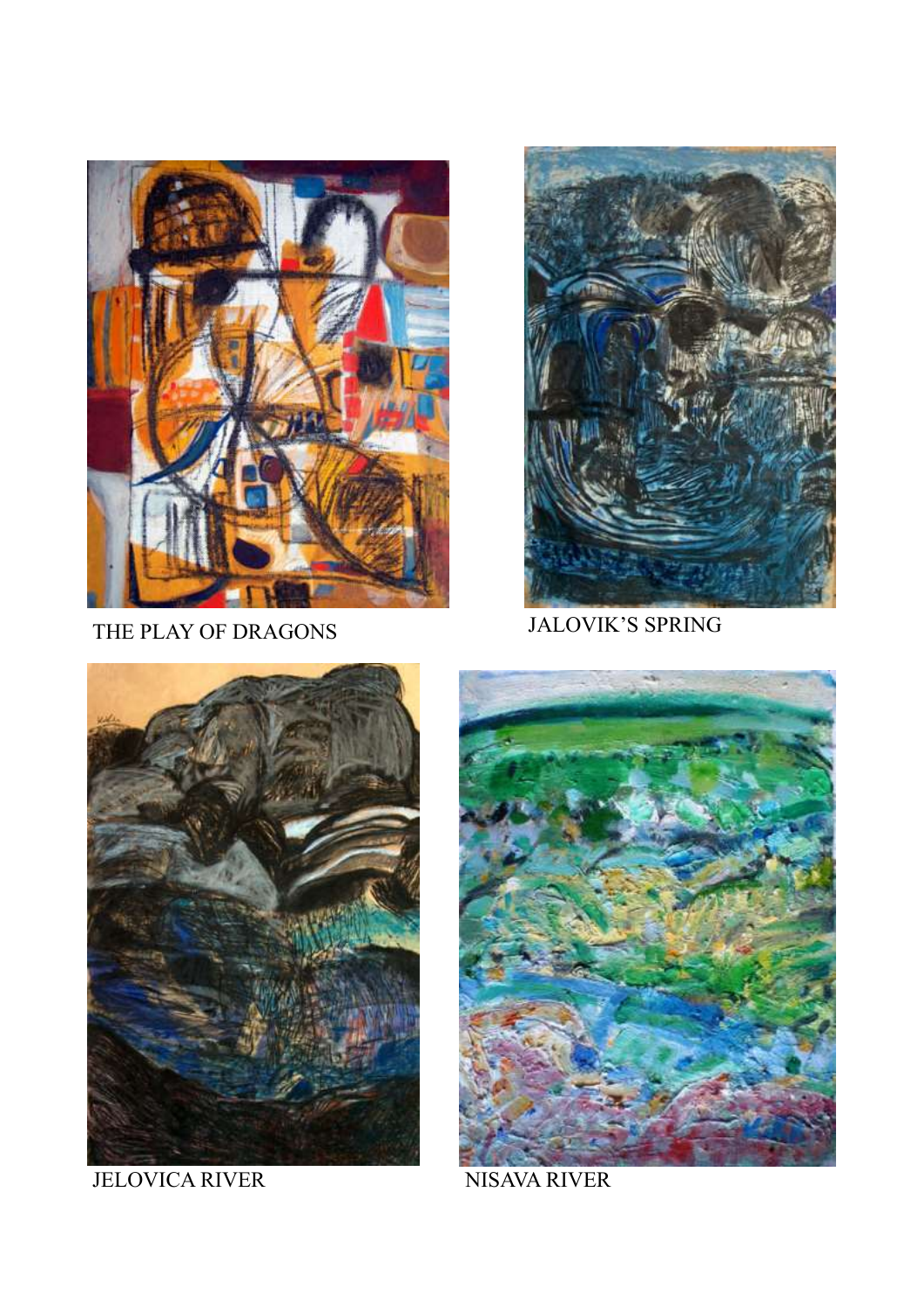

THE RAINY DAY IN ATELIER



THE WAY TO MIDZOR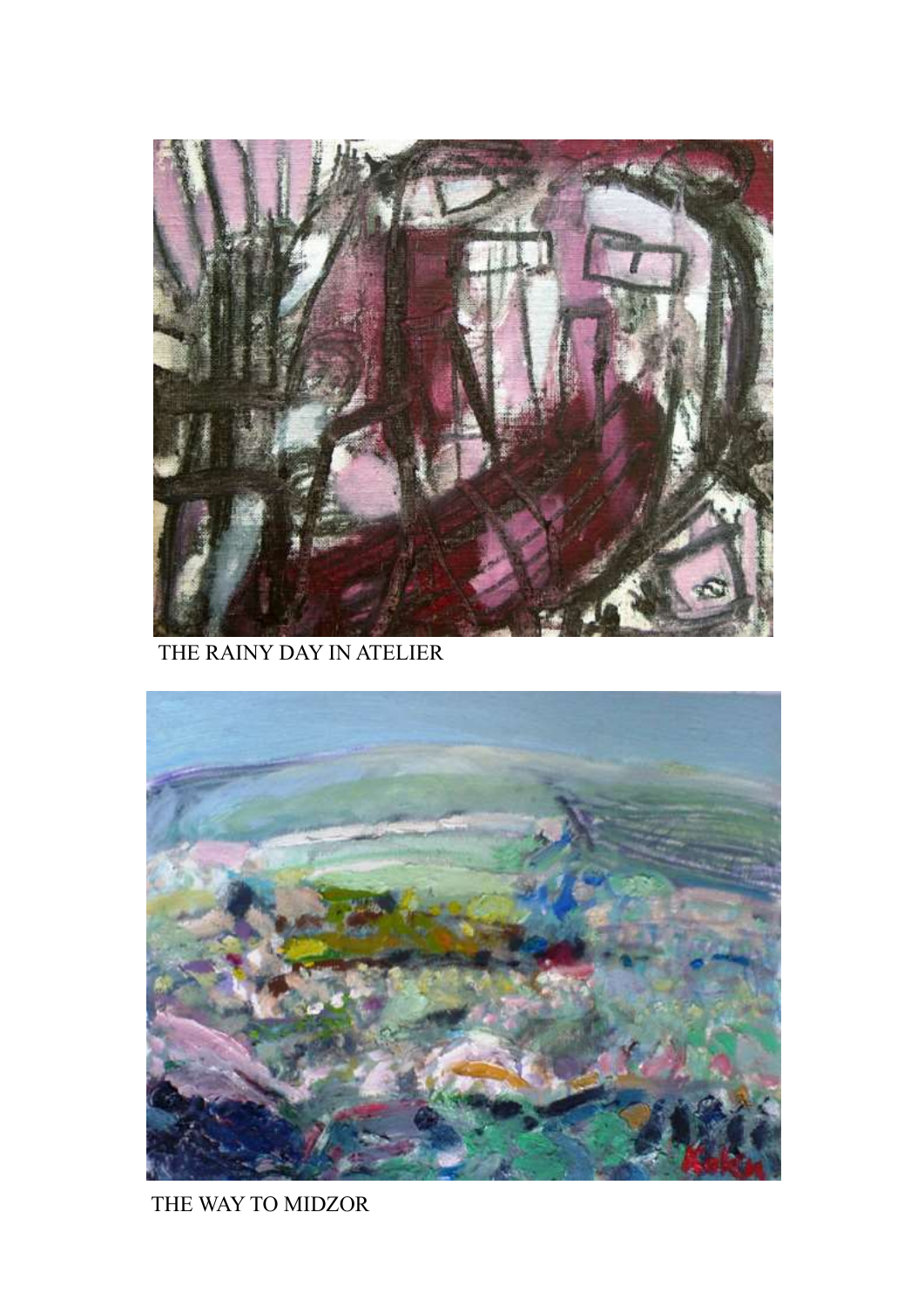

VIEW OF THE STREET FIELDS







THE SHADOWS THE SHADOWS ON THE RED HILL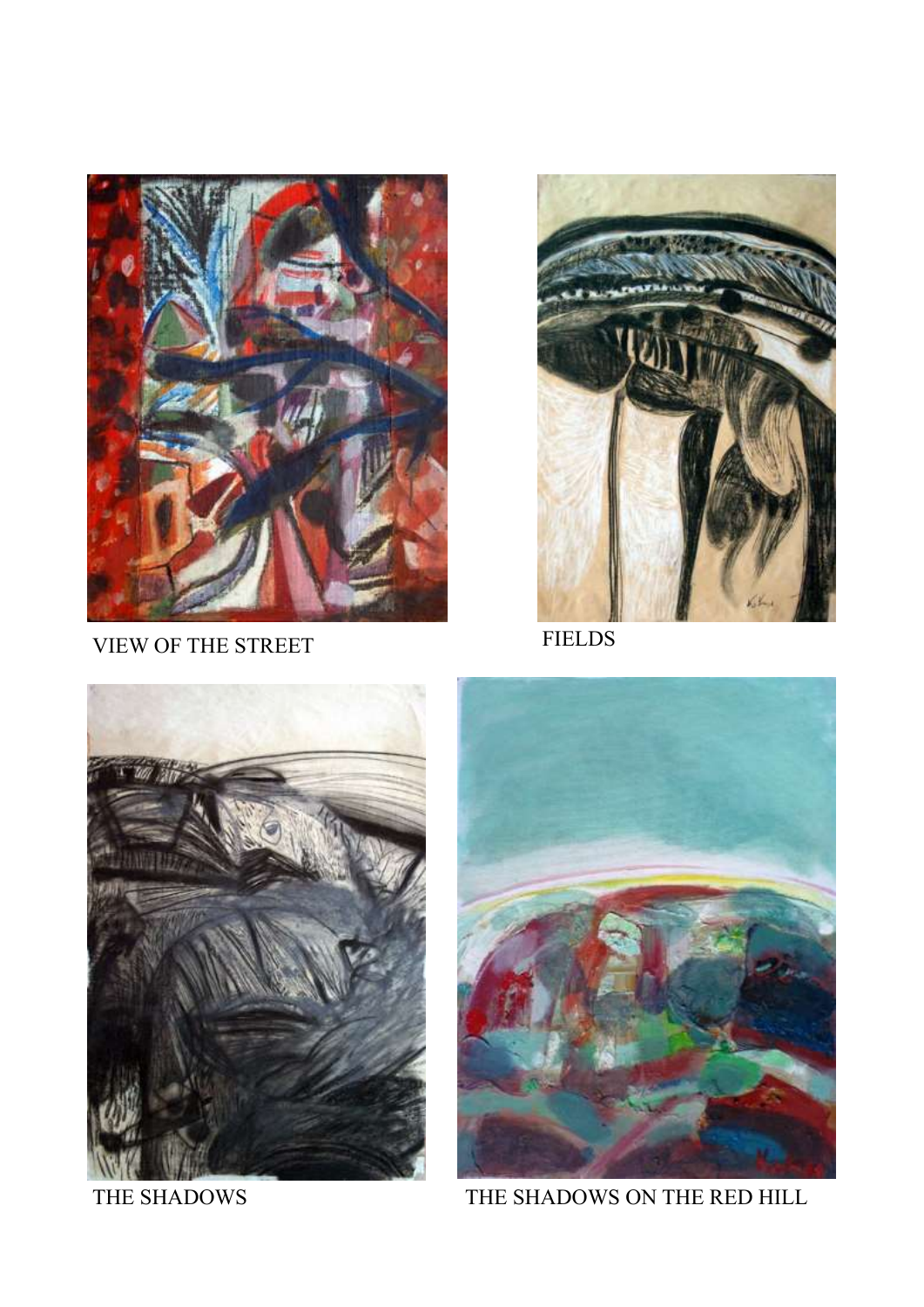

THE WIND



THE LIGHT AND THE GAME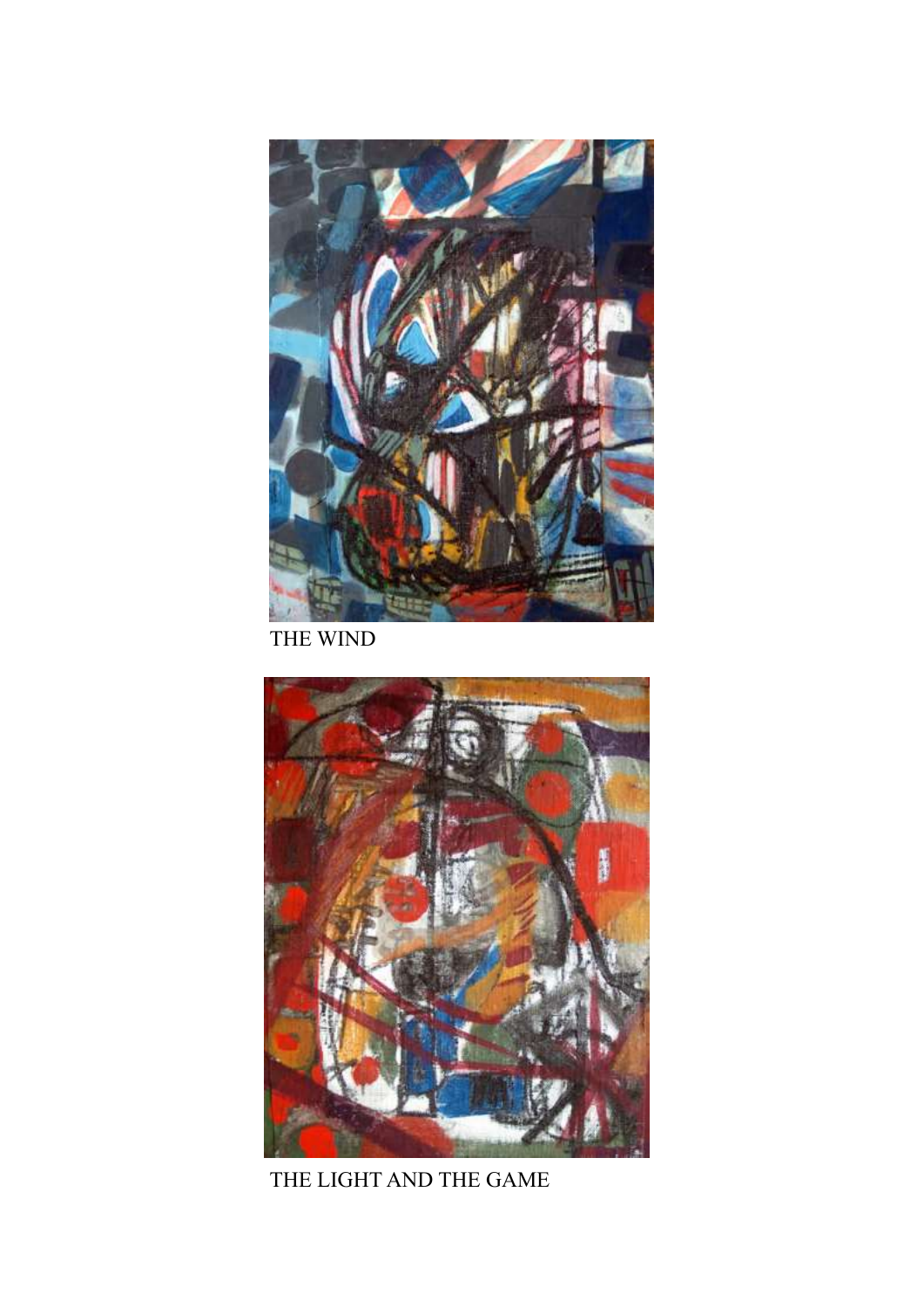

VLADIKINE PLOCE



THE ZAVOJ LAKE